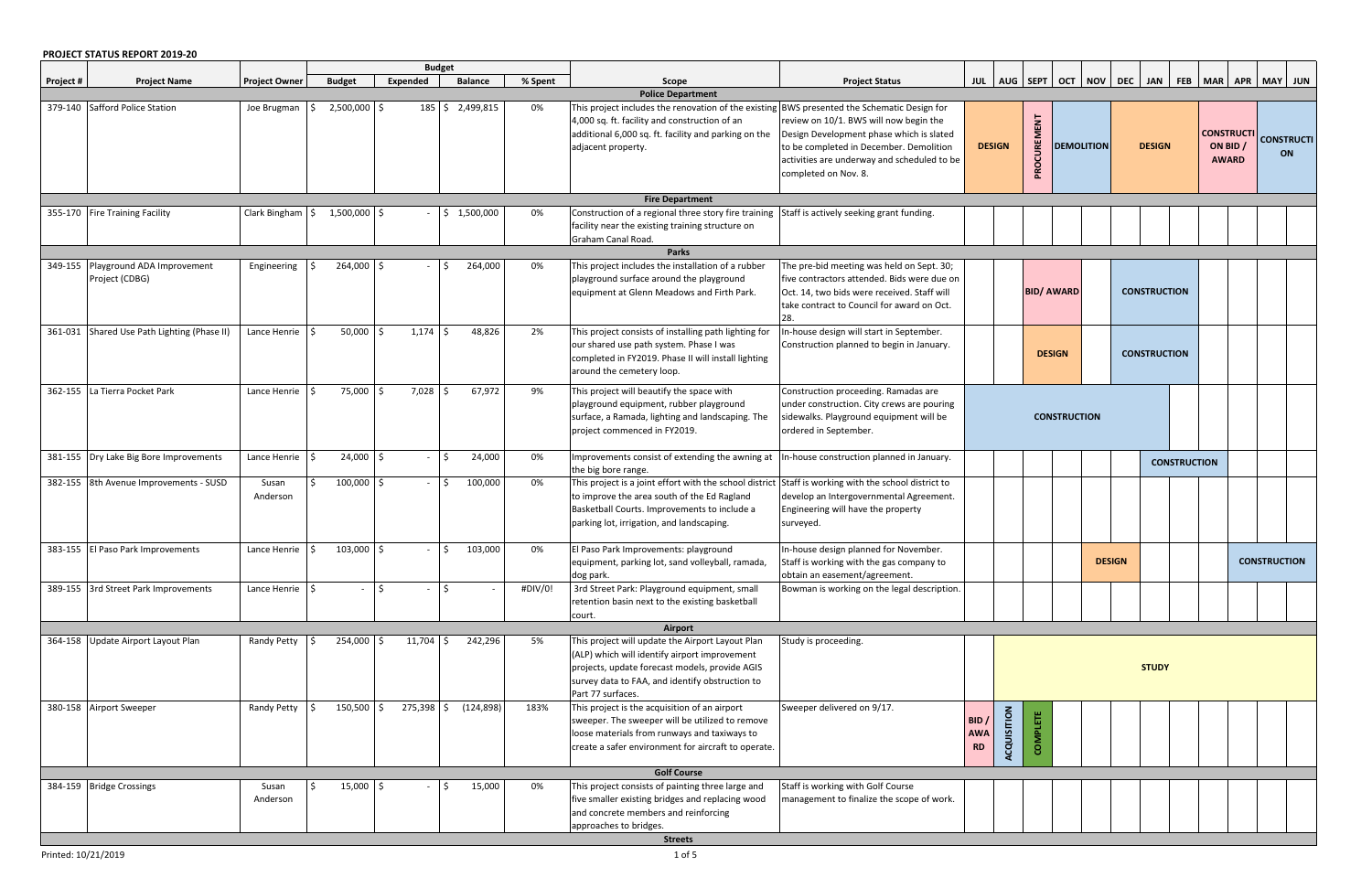|           |                                                                                                 |                                       |                   |                     | <b>Budget</b>    |         |                                                                                                                                                                                                                                                                                                                                                                                                                                                                                                                                                              |                                                                                                                                                         |                              |               |  |  |               |                    |                     |         |                     |                |  |  |                     |  |  |  |  |  |  |  |  |  |  |  |  |  |  |  |  |  |  |  |  |  |                      |  |                     |  |
|-----------|-------------------------------------------------------------------------------------------------|---------------------------------------|-------------------|---------------------|------------------|---------|--------------------------------------------------------------------------------------------------------------------------------------------------------------------------------------------------------------------------------------------------------------------------------------------------------------------------------------------------------------------------------------------------------------------------------------------------------------------------------------------------------------------------------------------------------------|---------------------------------------------------------------------------------------------------------------------------------------------------------|------------------------------|---------------|--|--|---------------|--------------------|---------------------|---------|---------------------|----------------|--|--|---------------------|--|--|--|--|--|--|--|--|--|--|--|--|--|--|--|--|--|--|--|--|--|----------------------|--|---------------------|--|
| Project # | <b>Project Name</b>                                                                             | <b>Project Owner</b>                  | <b>Budget</b>     | Expended            | <b>Balance</b>   | % Spent | Scope                                                                                                                                                                                                                                                                                                                                                                                                                                                                                                                                                        | <b>Project Status</b>                                                                                                                                   | JUL   AUG   SEPT   OCT   NOV |               |  |  | <b>DEC</b>    | <b>JAN</b>         |                     | FEB MAR | <b>APR</b>          | <b>MAY JUN</b> |  |  |                     |  |  |  |  |  |  |  |  |  |  |  |  |  |  |  |  |  |  |  |  |  |                      |  |                     |  |
|           | 127-155 Drainage North of Relation Street<br>for 20th Ave Widening (Golf Course<br>to Relation) | Randy Petty                           | 300,000           | $853$ $\frac{1}{5}$ | 299,147          | 0%      | In preparation of the road widening project the<br>city will need to plan for additional storm water<br>flows.                                                                                                                                                                                                                                                                                                                                                                                                                                               |                                                                                                                                                         |                              |               |  |  |               |                    |                     |         |                     |                |  |  |                     |  |  |  |  |  |  |  |  |  |  |  |  |  |  |  |  |  |  |  |  |  |                      |  |                     |  |
|           | 155-031 Street Preservation                                                                     | Lance Henrie $\frac{1}{5}$            | 84,900 \$         |                     | 84,900<br>- 1\$  | 0%      | This is the annual street preservation of 41 miles<br>of existing streets per the ongoing maintenance<br>schedule/flushing program.                                                                                                                                                                                                                                                                                                                                                                                                                          | Fog sealing planned for spring.                                                                                                                         |                              |               |  |  |               |                    |                     |         | <b>FOG SEALING</b>  |                |  |  |                     |  |  |  |  |  |  |  |  |  |  |  |  |  |  |  |  |  |  |  |  |  |                      |  |                     |  |
|           | 160-031 Sidewalk Program                                                                        | Lance Henrie $\vert$ \$               | 25,000            | $-15$<br>S.         | 25,000           | 0%      | The 50/50 sidewalk program is a very effective<br>program that assists residential property owners<br>to construct sidewalks along their property<br>frontage where none existed before.                                                                                                                                                                                                                                                                                                                                                                     | Ongoing as needed.                                                                                                                                      |                              |               |  |  |               |                    |                     |         |                     |                |  |  |                     |  |  |  |  |  |  |  |  |  |  |  |  |  |  |  |  |  |  |  |  |  |                      |  |                     |  |
|           | 270-031 Drainage Improvements                                                                   | Lance Henrie $\vert \mathsf{S} \vert$ | 195,000           | $5,107$ \$          | 189,893          | 3%      | Annual funding to address citywide drainage<br>improvements or repairs to existing drainage<br>infrastructure. Planned improvements for 2020: 1) for Hwy 70/2nd Ave.<br>Cover open drainage 2nd Ave from Relation to<br>16th St, staff is currently exploring this option to<br>ensure that this is a feasible solution; 2) Storm<br>drain replacement on 10th Ave from Relation St to<br>Rose Ln; 3) Drainage from 5th Ave/12th Street to<br>the Union Canal, this project will be completed in<br>three phases beginning in 2020 and competing in<br>2023. | Construction planned to begin in the fall.<br>Bowman is working on the drainage design                                                                  |                              |               |  |  |               |                    | <b>CONSTRUCTION</b> |         |                     |                |  |  |                     |  |  |  |  |  |  |  |  |  |  |  |  |  |  |  |  |  |  |  |  |  |                      |  |                     |  |
|           | 299-031 Sidewalk Improvements                                                                   | Lance Henrie $\vert$ \$               | $50,000$ \$       |                     | 50,000           | 0%      | This project consists of replacing sections of<br>sidewalk at various locations throughout the City.<br>Planned for 2020: sidewalks on both sides of 11th<br>Ave from Main St to 8th St.                                                                                                                                                                                                                                                                                                                                                                     | In-house design will begin in August. Project<br>will be bid in November and awarded in<br>December. Construction tentatively planned<br>for January.   |                              | <b>DESIGN</b> |  |  |               | <b>BID/AWARD</b>   |                     |         |                     |                |  |  | <b>CONSTRUCTION</b> |  |  |  |  |  |  |  |  |  |  |  |  |  |  |  |  |  |  |  |  |  |                      |  |                     |  |
|           | 367-031 Firth Park Parking Lot                                                                  | Lance Henrie                          | 100,000 \$        |                     | 100,000<br>$-15$ | 0%      | This project consists of a small one-way parking lot Design will be completed in-house. The<br>west of the Ramada's on 11th Avenue.                                                                                                                                                                                                                                                                                                                                                                                                                          | project will be formally bid in January<br>Construction planned to begin in March.                                                                      | <b>DESIGN</b>                |               |  |  |               |                    |                     |         | <b>CONSTRUCTION</b> |                |  |  |                     |  |  |  |  |  |  |  |  |  |  |  |  |  |  |  |  |  |  |  |  |  |                      |  |                     |  |
|           | 369-031 NRCS Watershed Plan & Study                                                             | Randy Petty                           | 650,000 \$<br>l S | $-15$               | 650,000          | 0%      | This project working with NRCS will develop a<br>watershed plan and environmental assessment for<br>the Graveyard Wash Flood Retaining Structure.                                                                                                                                                                                                                                                                                                                                                                                                            | The Council approved the grant. We are<br>currently executing the agreement.<br>Anticipated completion is October.                                      |                              |               |  |  |               |                    |                     |         |                     |                |  |  |                     |  |  |  |  |  |  |  |  |  |  |  |  |  |  |  |  |  |  |  |  |  |                      |  |                     |  |
|           | 373-031 East 8th Street Improvements                                                            | Randy Petty $\frac{1}{2}$             | 850,000 \$        | $1,350$ \$          | 848,650          | 0%      | This project consists of rebuilding East 8th Street<br>between 1st Avenue and US 70. The project will<br>include curb and gutter. This project also includes<br>the construction of the East 7th Street/Pine<br>Avenue connection and 7th Street chip seal.                                                                                                                                                                                                                                                                                                  | Currently under in-house design.<br>Construction planned for 2020.                                                                                      |                              | <b>DESIGN</b> |  |  |               | <b>BID / AWARD</b> |                     |         | <b>CONSTRUCTION</b> |                |  |  |                     |  |  |  |  |  |  |  |  |  |  |  |  |  |  |  |  |  |  |  |  |  |                      |  |                     |  |
| 385-031   | 10th Avenue Retention / Road<br>Improvements                                                    | Lance Henrie $\vert$ \$               | 275,000 \$        |                     | 275,000<br>- IS  | 0%      | This project is the design and construction of a<br>retention basin, storm drain, curb, gutter and<br>sidewalks on 10th Avenue between 10th Street<br>and Union Canal.                                                                                                                                                                                                                                                                                                                                                                                       | In-house design planned for September.<br>Formally bid project in January and begin<br>construction in March. Susan may need to<br>have parcel rezoned. | <b>DESIGN</b>                |               |  |  |               |                    |                     |         |                     |                |  |  |                     |  |  |  |  |  |  |  |  |  |  |  |  |  |  |  |  |  |  |  |  |  | BID/<br><b>AWARD</b> |  | <b>CONSTRUCTION</b> |  |
|           |                                                                                                 |                                       |                   |                     |                  |         | Water                                                                                                                                                                                                                                                                                                                                                                                                                                                                                                                                                        |                                                                                                                                                         |                              |               |  |  |               |                    |                     |         |                     |                |  |  |                     |  |  |  |  |  |  |  |  |  |  |  |  |  |  |  |  |  |  |  |  |  |                      |  |                     |  |
| 66-544    | New Water Source Exploration                                                                    | Morgan Seale \$                       | 79,500 \$         |                     | 79,500<br>\$     | 0%      | This project may include exploratory drilling, flow<br>and quality testing of existing wells, hydrogeology<br>consulting, etc.                                                                                                                                                                                                                                                                                                                                                                                                                               | These funds are to be used needed for<br>quality testing and exploration. We are not<br>pursuing any at this time.                                      |                              |               |  |  |               |                    |                     |         |                     |                |  |  |                     |  |  |  |  |  |  |  |  |  |  |  |  |  |  |  |  |  |  |  |  |  |                      |  |                     |  |
| 66-636    | Sanchez Bridge Upgrade &<br><b>Treatment Plant</b>                                              | Gale Hedges                           | $10,000$ \$       |                     | 10,000<br>Ŝ.     | 0%      | Bowman Consulting is in the process of updating<br>the blending plan study completed in 2013, they<br>will also compare treatment vs blending.                                                                                                                                                                                                                                                                                                                                                                                                               | Study is complete. Staff opted for the well<br>treatment. Bowman is working on design<br>and Staff is exploring funding options.                        | <b>STUDY</b>                 |               |  |  | <b>DESIGN</b> |                    |                     |         |                     |                |  |  |                     |  |  |  |  |  |  |  |  |  |  |  |  |  |  |  |  |  |  |  |  |  |                      |  |                     |  |
| 66-637    | 20th Avenue Upgrade & Extension                                                                 | Gale Hedges \$                        | $10,000$ \$       | $5,130$ \$          | 4,870            | 51%     | This project consists of Phase II, from 26th Street<br>to Golf Course Road. Construction will be<br>completed using in-house forces.                                                                                                                                                                                                                                                                                                                                                                                                                         | This phase of the project is complete. The<br>remaining portion will be complete in<br>conjunction with the road improvement<br>project.                | <b>CONSTRUCTI</b><br>ON      | <b>COMPLI</b> |  |  |               |                    |                     |         |                     |                |  |  |                     |  |  |  |  |  |  |  |  |  |  |  |  |  |  |  |  |  |  |  |  |  |                      |  |                     |  |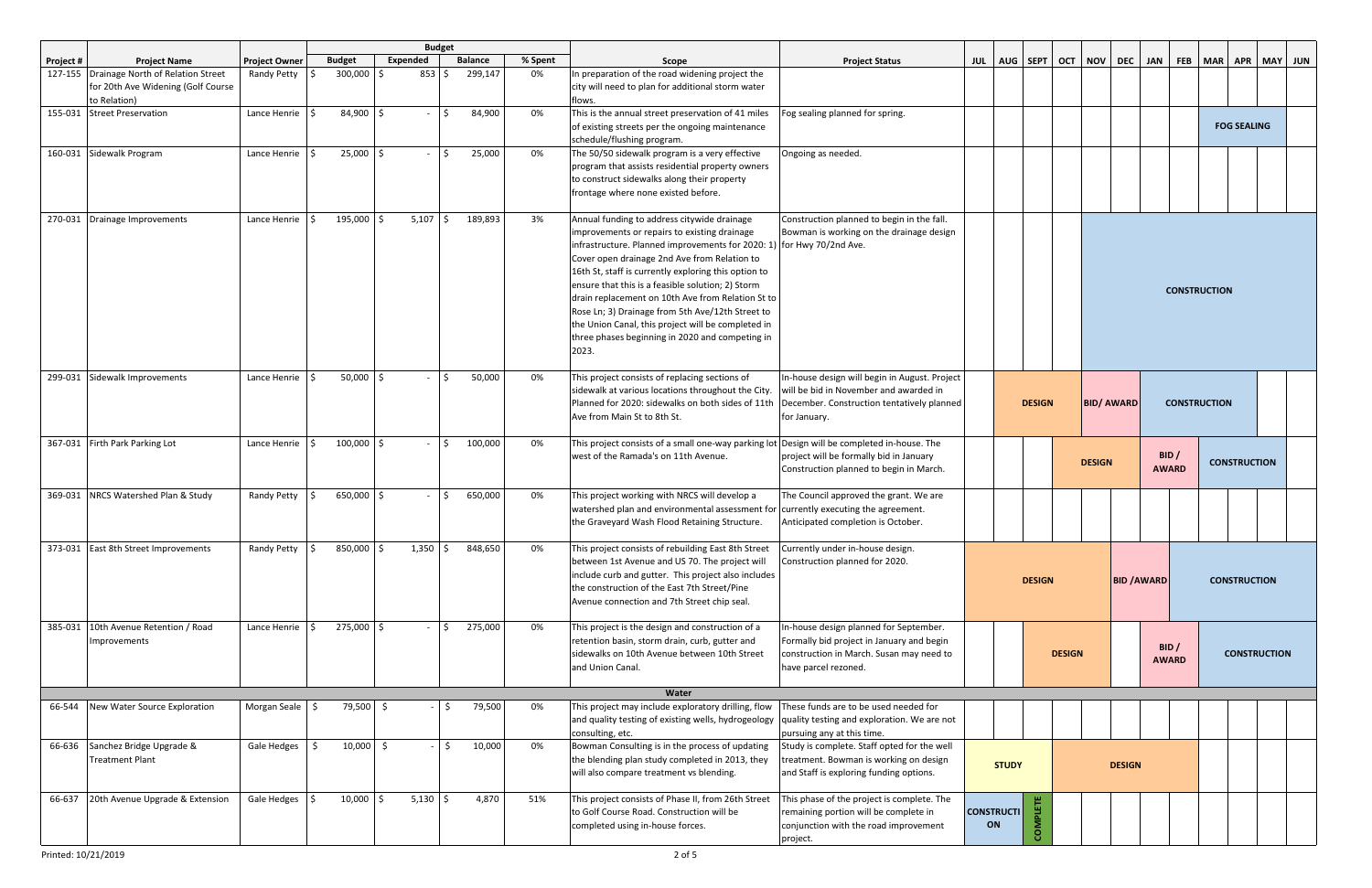|           |                                                                                |                      |                       |            | <b>Budget</b>            |         |                                                                                                                                                                                                                                                         |                                                                                                                                                                                                                                                                                                                                                                                                                                                                                                                                                                                                                                                                               |                                                 |  |  |  |            |  |         |            |         |
|-----------|--------------------------------------------------------------------------------|----------------------|-----------------------|------------|--------------------------|---------|---------------------------------------------------------------------------------------------------------------------------------------------------------------------------------------------------------------------------------------------------------|-------------------------------------------------------------------------------------------------------------------------------------------------------------------------------------------------------------------------------------------------------------------------------------------------------------------------------------------------------------------------------------------------------------------------------------------------------------------------------------------------------------------------------------------------------------------------------------------------------------------------------------------------------------------------------|-------------------------------------------------|--|--|--|------------|--|---------|------------|---------|
| Project # | <b>Project Name</b>                                                            | <b>Project Owner</b> | <b>Budget</b>         | Expended   | <b>Balance</b>           | % Spent | Scope                                                                                                                                                                                                                                                   | <b>Project Status</b>                                                                                                                                                                                                                                                                                                                                                                                                                                                                                                                                                                                                                                                         | JUL   AUG   SEPT   OCT   NOV   DEC              |  |  |  | <b>JAN</b> |  | FEB MAR | <b>APR</b> | MAY JUN |
| 66-675    | <b>AC Main Renewals</b>                                                        | Gale Hedges          | 70,000                |            | 70,000                   | 0%      | This is a VI phase project that consists of replacing   The project is in preliminary planning.<br>12" AC main. Phases I-V have been. The final<br>phase, Hoisington is planned for 2020.                                                               |                                                                                                                                                                                                                                                                                                                                                                                                                                                                                                                                                                                                                                                                               |                                                 |  |  |  |            |  |         |            |         |
| 66-683    | Bonita Main Upgrade Phase IV (FMI<br>Analytical-Lone Star Rd) - WIFA<br>Funded | Gale Hedges          | 2,234,000             |            | $6,314$ \$ 2,227,686     | 0%      | This project involves upgrading 10" main to 12"<br>main. Project limits are from the FMI Analytical<br>Center to Lone Star Road.                                                                                                                        | This is a WIFA funded project and we are<br>currently going through environmental<br>clearance. Westland Resources will begin<br>Historical Properties Treatment Plan Phase I<br>as soon as the proper permits have been<br>acquired. The Arizona State Museum has<br>issued their permit. We are currently<br>waiting on ADOT and Graham County. The<br>MOA was finalized on Oct. 2, 2019 and the<br>loan is set to close in October.                                                                                                                                                                                                                                        | <b>ENVIRONMENTAL CLEARANCE</b>                  |  |  |  |            |  |         |            |         |
| 66-698    | East Lebanon Main Extension                                                    | Engineering          | 75,000 \$<br>I \$     |            | 75,000<br>$-15$          | 0%      | This project will include the design and<br>construction of a main extension to provide water<br>service to an unincorporated area in the Lebanon<br>Rd/US 191 vicinity.                                                                                | The City contracted with Westland<br>Resources in Feb 2018 to develop the<br>Preliminary Engineering Report in<br>accordance with USDA requirements. The<br>report covers two projects, East Lebanon<br>and East Valley Sanchez Road. USDA<br>reviewed the draft report and provided<br>comments in April 2019. The City and<br>Westland are currently working to address<br>those comments which pertain to the<br>Sanchez Road portion and submit the final<br>PER for approval. We have submitted a draft<br>agreement/temporary construction<br>easement to USDA for review and<br>comment. Once it is finalized we will obtain<br>signatures from potential water users. | <b>PRELIMINARY ENGINEERING</b><br><b>REPORT</b> |  |  |  |            |  |         |            |         |
| 66-702    | East Valley Sanchez Road Upgrade                                               | Engineering          | 350,000 \$            | $3,451$ \$ | 346,549                  | 1%      | This project consists of a main upgrade from the<br>upper Sanchez area to the Sanchez Bridge.<br>Feasibility study and design planned for 2019.                                                                                                         | The City contracted with Westland<br>Resources in Feb 2018 to develop the<br>Preliminary Engineering Report in<br>accordance with USDA requirements. USDA<br>reviewed the draft report and provided<br>comments in April 2019. The City and<br>Westland are currently working to address<br>the comments and submit the final PER for<br>approval. In addition, we issued a change<br>order to Westland to revise the alignment<br>and PER to avoid BLM and ASM sites.                                                                                                                                                                                                        | <b>PRELIMINARY ENGINEERING</b><br><b>REPORT</b> |  |  |  |            |  |         |            |         |
| 66-707    | Main Street Upgrade (Phase II)                                                 | Gale Hedges          | 150,000 \$            | $9,535$ \$ | 140,465                  | 6%      | This project includes water main and service<br>upgrade and relocation of services to the south<br>side of Main Street. The project limits are from<br>Central Avenue east to 2nd Avenue and south to<br>8th Street to tie-in to the existing 14" main. | Construction is proceeding. Crews are<br>currently at 3rd Avenue.                                                                                                                                                                                                                                                                                                                                                                                                                                                                                                                                                                                                             |                                                 |  |  |  |            |  |         |            |         |
| 66-710    | Bonita Main Upgrade Phase V (Lone<br>Star Rd - Hwy 191) WIFA Funded            | Gale Hedges          | $3,375,000$ \$<br>I\$ |            | $ \frac{1}{5}$ 3,375,000 | 0%      | This project involves upgrading 10" main to 12"<br>main. Project limits are from the Lone Star Rd/<br>Hwy 70 to Hwy 191.                                                                                                                                | Bowman will finalize the design once the<br>HPTP Ph. I for Phase IV has been completed<br>to determine if there are any cultural<br>findings that could impact the planned<br>alignment.                                                                                                                                                                                                                                                                                                                                                                                                                                                                                      | <b>DESIGN</b>                                   |  |  |  |            |  |         |            |         |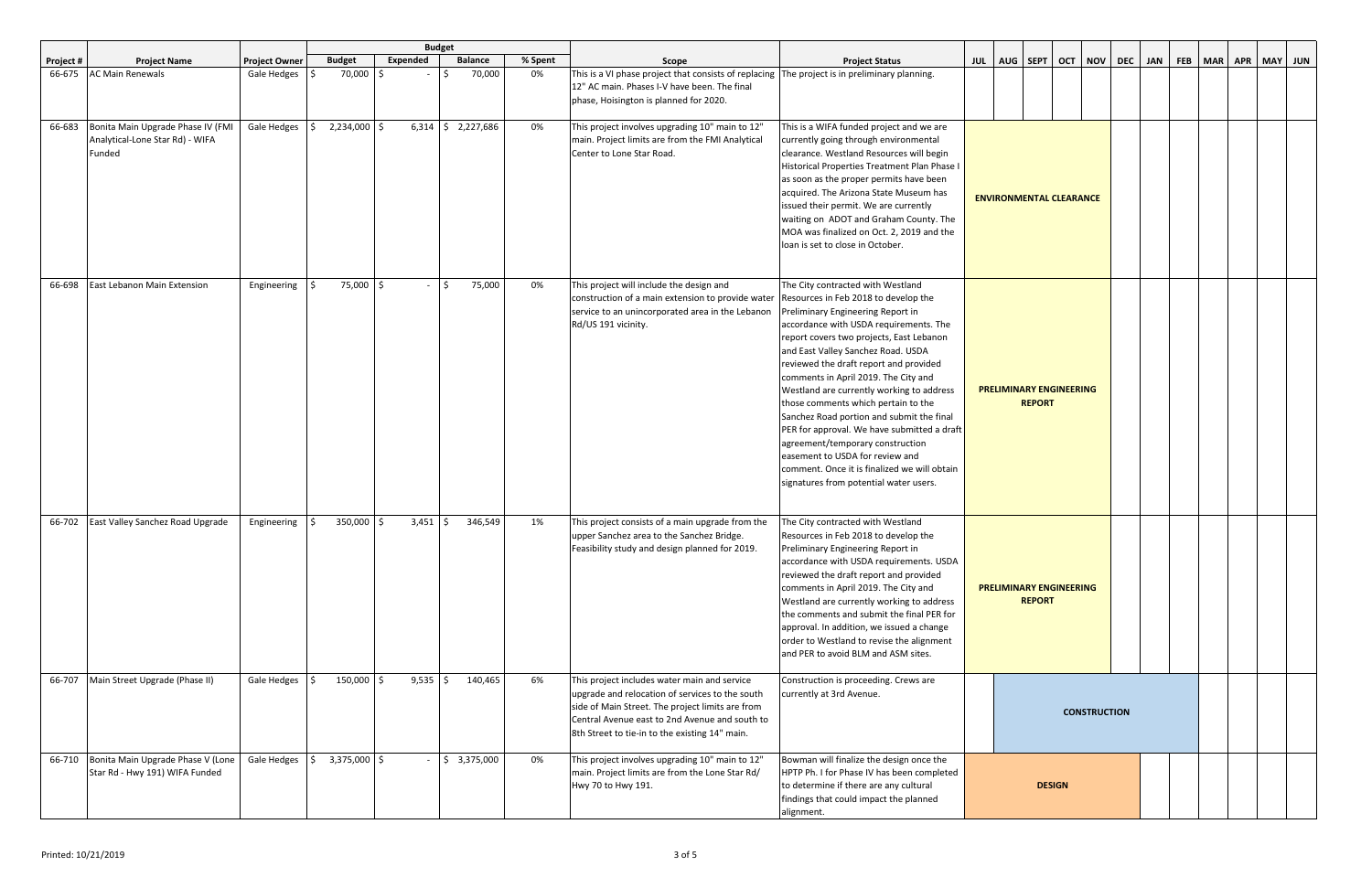|                  |                                         |                            |    |               |          | <b>Budget</b>       |                |         |                                                                                            |                                                                                     |                                        |  |                  |               |               |                     |                                               |                     |                     |  |  |  |  |  |  |  |  |  |  |  |  |  |  |  |  |  |  |  |  |  |                     |  |       |  |  |                    |  |
|------------------|-----------------------------------------|----------------------------|----|---------------|----------|---------------------|----------------|---------|--------------------------------------------------------------------------------------------|-------------------------------------------------------------------------------------|----------------------------------------|--|------------------|---------------|---------------|---------------------|-----------------------------------------------|---------------------|---------------------|--|--|--|--|--|--|--|--|--|--|--|--|--|--|--|--|--|--|--|--|--|---------------------|--|-------|--|--|--------------------|--|
| <b>Project #</b> | <b>Project Name</b>                     | <b>Project Owner</b>       |    | <b>Budget</b> | Expended |                     | <b>Balance</b> | % Spent | Scope                                                                                      | <b>Project Status</b>                                                               | JUL   AUG   SEPT                       |  | OCT              |               |               |                     | NOV   DEC   JAN   FEB   MAR   APR   MAY   JUN |                     |                     |  |  |  |  |  |  |  |  |  |  |  |  |  |  |  |  |  |  |  |  |  |                     |  |       |  |  |                    |  |
| 66-713           | 1st Avenue Upgrade                      | Gale Hedges                | -Ś | 80,000        | - \$     |                     | 80,000         | 0%      | This project consists of upgrading an existing 10"                                         | We have issued a task order to Bowman to                                            |                                        |  |                  |               |               |                     |                                               |                     |                     |  |  |  |  |  |  |  |  |  |  |  |  |  |  |  |  |  |  |  |  |  |                     |  |       |  |  |                    |  |
|                  |                                         |                            |    |               |          |                     |                |         | DIP with 12" C900. The project limits are 1st                                              | begin design.                                                                       |                                        |  |                  |               | <b>DESIGN</b> |                     |                                               |                     |                     |  |  |  |  |  |  |  |  |  |  |  |  |  |  |  |  |  |  |  |  |  |                     |  |       |  |  |                    |  |
|                  |                                         |                            |    |               |          |                     |                |         | Avenue between Cox Lane and Church Street.                                                 |                                                                                     |                                        |  |                  |               |               |                     |                                               |                     |                     |  |  |  |  |  |  |  |  |  |  |  |  |  |  |  |  |  |  |  |  |  |                     |  |       |  |  |                    |  |
|                  |                                         |                            |    |               |          |                     |                |         | Design planned for 2020.                                                                   |                                                                                     |                                        |  |                  |               |               |                     |                                               |                     |                     |  |  |  |  |  |  |  |  |  |  |  |  |  |  |  |  |  |  |  |  |  |                     |  |       |  |  |                    |  |
| 66-726           | Graham Canal Well Pipeline              | Morgan Seale $\frac{1}{2}$ |    | $215,000$ \$  |          |                     | 215,000        | 0%      | This project consists of exploring the option of                                           | We are currently in the process of trying to                                        |                                        |  |                  |               |               |                     |                                               |                     |                     |  |  |  |  |  |  |  |  |  |  |  |  |  |  |  |  |  |  |  |  |  |                     |  |       |  |  |                    |  |
|                  |                                         |                            |    |               |          |                     |                |         | exchanging one of our existing wells not suitable                                          | reach an agreement to install infrastructure.                                       |                                        |  |                  |               |               |                     |                                               |                     |                     |  |  |  |  |  |  |  |  |  |  |  |  |  |  |  |  |  |  |  |  |  |                     |  |       |  |  |                    |  |
|                  |                                         |                            |    |               |          |                     |                |         | for potable water with the Graham Canal<br>Company for the Graham Canal Well. If this is a | The agreement is currently under review by<br>the Graham Canal Irrigation District. |                                        |  | <b>AGREEMENT</b> |               |               |                     |                                               |                     |                     |  |  |  |  |  |  |  |  |  |  |  |  |  |  |  |  |  |  |  |  |  |                     |  |       |  |  |                    |  |
|                  |                                         |                            |    |               |          |                     |                |         | feasible option, 500 linear feet of pipeline will                                          |                                                                                     |                                        |  |                  |               |               |                     |                                               |                     |                     |  |  |  |  |  |  |  |  |  |  |  |  |  |  |  |  |  |  |  |  |  |                     |  |       |  |  |                    |  |
|                  |                                         |                            |    |               |          |                     |                |         | need to be constructed to connect to our system.                                           |                                                                                     |                                        |  |                  |               |               |                     |                                               |                     |                     |  |  |  |  |  |  |  |  |  |  |  |  |  |  |  |  |  |  |  |  |  |                     |  |       |  |  |                    |  |
|                  |                                         |                            |    |               |          |                     |                |         |                                                                                            |                                                                                     |                                        |  |                  |               |               |                     |                                               |                     |                     |  |  |  |  |  |  |  |  |  |  |  |  |  |  |  |  |  |  |  |  |  |                     |  |       |  |  |                    |  |
| 66-729           | Rowley Upgrade and Booster              | Gale Hedges                |    | 188,800 \$    |          |                     | 188,800        | 0%      | This project consists of the renewal of                                                    | We have requested a fee proposal for                                                |                                        |  |                  |               |               |                     |                                               |                     |                     |  |  |  |  |  |  |  |  |  |  |  |  |  |  |  |  |  |  |  |  |  |                     |  |       |  |  |                    |  |
|                  | <b>Building</b>                         |                            |    |               |          |                     |                |         | approximately 6800 If of 8" & 12" main and the                                             | design from Bowman Consulting.                                                      |                                        |  |                  |               |               |                     |                                               |                     |                     |  |  |  |  |  |  |  |  |  |  |  |  |  |  |  |  |  |  |  |  |  |                     |  |       |  |  |                    |  |
|                  |                                         |                            |    |               |          |                     |                |         | construction of a booster building. Design planned                                         |                                                                                     |                                        |  |                  |               |               | <b>DESIGN</b>       |                                               |                     |                     |  |  |  |  |  |  |  |  |  |  |  |  |  |  |  |  |  |  |  |  |  |                     |  |       |  |  |                    |  |
|                  |                                         |                            |    |               |          |                     |                |         | for 2020, construction in 2021.                                                            |                                                                                     |                                        |  |                  |               |               |                     |                                               |                     |                     |  |  |  |  |  |  |  |  |  |  |  |  |  |  |  |  |  |  |  |  |  |                     |  |       |  |  |                    |  |
| 66-730           | Well Building Rehabilitation:           | Morgan Seale \$            |    | $50,000$   \$ |          |                     | 50,000         | 0%      | This project includes a rehab of all of the well                                           | Staff will bid project in November.                                                 |                                        |  |                  | <b>INFO</b>   |               |                     |                                               |                     |                     |  |  |  |  |  |  |  |  |  |  |  |  |  |  |  |  |  |  |  |  |  |                     |  |       |  |  |                    |  |
|                  | Kempton C                               |                            |    |               |          |                     |                |         | components, including the building, pump,                                                  | Construction planned for                                                            |                                        |  |                  | <b>RMAL</b>   |               | <b>CONSTRUCTI</b>   |                                               |                     |                     |  |  |  |  |  |  |  |  |  |  |  |  |  |  |  |  |  |  |  |  |  |                     |  |       |  |  |                    |  |
|                  |                                         |                            |    |               |          |                     |                |         | chlorine injection system and SCADA. Kempton C                                             | December/January.                                                                   |                                        |  |                  | <b>BID</b>    |               | ON                  |                                               |                     |                     |  |  |  |  |  |  |  |  |  |  |  |  |  |  |  |  |  |  |  |  |  |                     |  |       |  |  |                    |  |
|                  |                                         |                            |    |               |          |                     |                |         | planned for 2020.                                                                          |                                                                                     |                                        |  |                  |               |               |                     |                                               |                     |                     |  |  |  |  |  |  |  |  |  |  |  |  |  |  |  |  |  |  |  |  |  |                     |  |       |  |  |                    |  |
|                  |                                         |                            |    |               |          |                     |                |         | Wastewater                                                                                 |                                                                                     |                                        |  |                  |               |               |                     |                                               |                     |                     |  |  |  |  |  |  |  |  |  |  |  |  |  |  |  |  |  |  |  |  |  |                     |  |       |  |  |                    |  |
| 67-613           | Manhole Rehabilitation                  | Gale Hedges                | -S | 309,000 \$    |          |                     | 309,000        | 0%      | This project is the rehabilitation of approximately                                        |                                                                                     |                                        |  |                  |               |               |                     |                                               |                     |                     |  |  |  |  |  |  |  |  |  |  |  |  |  |  |  |  |  |  |  |  |  |                     |  |       |  |  |                    |  |
|                  |                                         |                            |    |               |          |                     |                |         | 100 sewer manholes annually.                                                               |                                                                                     |                                        |  |                  |               |               |                     |                                               |                     |                     |  |  |  |  |  |  |  |  |  |  |  |  |  |  |  |  |  |  |  |  |  |                     |  |       |  |  |                    |  |
|                  |                                         |                            |    |               |          |                     |                |         |                                                                                            |                                                                                     |                                        |  |                  |               |               |                     |                                               |                     |                     |  |  |  |  |  |  |  |  |  |  |  |  |  |  |  |  |  |  |  |  |  |                     |  |       |  |  |                    |  |
| 67-667           | Reclaimed Water Pipeline Project        | Lance Henrie               |    | $500,000$ \$  |          |                     | 500,000        | 0%      | Construction of the storage pond and pump                                                  | Pond grading will be completed using in-                                            |                                        |  |                  |               |               |                     |                                               |                     |                     |  |  |  |  |  |  |  |  |  |  |  |  |  |  |  |  |  |  |  |  |  | <b>POND GRADING</b> |  | BID / |  |  | <b>LINER CONST</b> |  |
|                  |                                         |                            |    |               |          |                     |                |         | installation.                                                                              | house personnel. The liner construction will<br>be bid.                             |                                        |  |                  |               |               |                     | <b>AWARD</b>                                  |                     |                     |  |  |  |  |  |  |  |  |  |  |  |  |  |  |  |  |  |  |  |  |  |                     |  |       |  |  |                    |  |
| 67-731           | Sewer Main Upgrades                     | Gale Hedges                |    | 395,000 \$    |          | $4,821$ \$          | 390,179        | 1%      | This project consists of the design and                                                    | Issued a PO and task order to Bowman to                                             |                                        |  |                  |               |               |                     |                                               |                     |                     |  |  |  |  |  |  |  |  |  |  |  |  |  |  |  |  |  |  |  |  |  |                     |  |       |  |  |                    |  |
|                  |                                         |                            |    |               |          |                     |                |         | construction of a diversion manhole at 14th Ave                                            | begin design.                                                                       |                                        |  |                  |               |               |                     |                                               |                     |                     |  |  |  |  |  |  |  |  |  |  |  |  |  |  |  |  |  |  |  |  |  |                     |  |       |  |  |                    |  |
|                  |                                         |                            |    |               |          |                     |                |         | and Stone Willow and the upgrade of a 200ft                                                |                                                                                     |                                        |  | <b>DESIGN</b>    |               |               | BID/                |                                               |                     | <b>CONSTRUCTION</b> |  |  |  |  |  |  |  |  |  |  |  |  |  |  |  |  |  |  |  |  |  |                     |  |       |  |  |                    |  |
|                  |                                         |                            |    |               |          |                     |                |         | section of main on 20th Street west of 1st Avenue.                                         |                                                                                     |                                        |  |                  |               |               |                     |                                               |                     | <b>AWARD</b>        |  |  |  |  |  |  |  |  |  |  |  |  |  |  |  |  |  |  |  |  |  |                     |  |       |  |  |                    |  |
|                  |                                         |                            |    |               |          |                     |                |         |                                                                                            |                                                                                     |                                        |  |                  |               |               |                     |                                               |                     |                     |  |  |  |  |  |  |  |  |  |  |  |  |  |  |  |  |  |  |  |  |  |                     |  |       |  |  |                    |  |
|                  |                                         |                            |    |               |          |                     |                |         | <b>Wastewater Treatment Plant</b>                                                          |                                                                                     |                                        |  |                  |               |               |                     |                                               |                     |                     |  |  |  |  |  |  |  |  |  |  |  |  |  |  |  |  |  |  |  |  |  |                     |  |       |  |  |                    |  |
| 67-664           | Capital Maintenance                     | Morgan Seale               | S. | 350,000<br>S. |          | 13,723              | 336,277        | 4%      | Capital maintenance planned for 2020: aerator 4                                            | Ongoing maintenance.                                                                |                                        |  |                  |               |               |                     |                                               |                     |                     |  |  |  |  |  |  |  |  |  |  |  |  |  |  |  |  |  |  |  |  |  |                     |  |       |  |  |                    |  |
|                  |                                         |                            |    |               |          |                     |                |         | and 2; gear boxes, partial SCADA upgrade;                                                  |                                                                                     |                                        |  |                  |               |               |                     |                                               |                     |                     |  |  |  |  |  |  |  |  |  |  |  |  |  |  |  |  |  |  |  |  |  |                     |  |       |  |  |                    |  |
|                  |                                         |                            |    |               |          |                     |                |         | emergency items as needed.                                                                 |                                                                                     |                                        |  |                  |               |               |                     |                                               |                     |                     |  |  |  |  |  |  |  |  |  |  |  |  |  |  |  |  |  |  |  |  |  |                     |  |       |  |  |                    |  |
|                  |                                         |                            |    |               |          |                     |                |         | Gas                                                                                        |                                                                                     |                                        |  |                  |               |               |                     |                                               |                     |                     |  |  |  |  |  |  |  |  |  |  |  |  |  |  |  |  |  |  |  |  |  |                     |  |       |  |  |                    |  |
|                  | 68-714   Main Renewals: Jensen Addition | Raymond                    |    | 70,000 \$     |          | $13,499$ $\sqrt{5}$ | 56,501         | 19%     | The main renewal consists of replacing steel mains Construction in progress.               |                                                                                     |                                        |  |                  |               |               | <b>CONSTRUCTION</b> |                                               |                     |                     |  |  |  |  |  |  |  |  |  |  |  |  |  |  |  |  |  |  |  |  |  |                     |  |       |  |  |                    |  |
|                  | Phase II<br>Gas Meter Upgrade           | Osornio                    |    | $20,000$ \$   |          | $2,813$ \$          | 17,187         | 14%     | with polyethylene pipe.<br>This project will upgrade the gas meters system                 |                                                                                     |                                        |  |                  |               |               |                     |                                               |                     |                     |  |  |  |  |  |  |  |  |  |  |  |  |  |  |  |  |  |  |  |  |  |                     |  |       |  |  |                    |  |
| 68-715           |                                         | Raymond<br>Osornio         |    |               |          |                     |                |         | wide.                                                                                      | Ongoing.                                                                            |                                        |  |                  |               |               | <b>CONSTRUCTION</b> |                                               |                     |                     |  |  |  |  |  |  |  |  |  |  |  |  |  |  |  |  |  |  |  |  |  |                     |  |       |  |  |                    |  |
| 68-716           | Steel Riser & Valve Replacements        | Raymond                    |    | $5,000$ \$    |          | $\vert$ \$          | 5,000          | 0%      | This project will replace isolated sections of steel                                       | Ongoing.                                                                            |                                        |  |                  |               |               |                     |                                               |                     |                     |  |  |  |  |  |  |  |  |  |  |  |  |  |  |  |  |  |  |  |  |  |                     |  |       |  |  |                    |  |
|                  |                                         | Osornio                    |    |               |          |                     |                |         | valves and risers.                                                                         |                                                                                     |                                        |  |                  |               |               | <b>CONSTRUCTION</b> |                                               |                     |                     |  |  |  |  |  |  |  |  |  |  |  |  |  |  |  |  |  |  |  |  |  |                     |  |       |  |  |                    |  |
| 68-717           | <b>Gas Equipment Update</b>             | Raymond                    |    | $15,000$ \$   |          |                     | 15,000         | 0%      | This project will bring our gas equipment up to                                            | Calibration station for gas equipment will be                                       |                                        |  |                  |               |               |                     |                                               |                     |                     |  |  |  |  |  |  |  |  |  |  |  |  |  |  |  |  |  |  |  |  |  |                     |  |       |  |  |                    |  |
|                  |                                         | Osornio                    |    |               |          |                     |                |         | date. Replacements include gas detection                                                   | bid in December and we plan to award in                                             |                                        |  |                  |               |               |                     | <b>PROCUREME</b>                              |                     |                     |  |  |  |  |  |  |  |  |  |  |  |  |  |  |  |  |  |  |  |  |  |                     |  |       |  |  |                    |  |
|                  |                                         |                            |    |               |          |                     |                |         | equipment, locating equipment and fusion                                                   | February.                                                                           |                                        |  |                  |               |               | <b>BID</b>          | <b>NT</b>                                     |                     |                     |  |  |  |  |  |  |  |  |  |  |  |  |  |  |  |  |  |  |  |  |  |                     |  |       |  |  |                    |  |
|                  |                                         |                            |    |               |          |                     |                |         | equipment.                                                                                 |                                                                                     |                                        |  |                  |               |               |                     |                                               |                     |                     |  |  |  |  |  |  |  |  |  |  |  |  |  |  |  |  |  |  |  |  |  |                     |  |       |  |  |                    |  |
| 68-732           | Rectifier Install 1st Ave               | Raymond                    |    | $15,000$ \$   |          |                     | 15,000         | 0%      | This project will install a rectifier and anode bed                                        | In-house design will begin in October.                                              |                                        |  |                  |               |               |                     |                                               |                     |                     |  |  |  |  |  |  |  |  |  |  |  |  |  |  |  |  |  |  |  |  |  |                     |  |       |  |  |                    |  |
|                  |                                         | Osornio                    |    |               |          |                     |                |         | on a high pressure supply line on 1st Avenue.                                              | Construction will be completed by in-house                                          |                                        |  |                  | <b>DESIGN</b> |               |                     |                                               | <b>CONSTRUCTION</b> |                     |  |  |  |  |  |  |  |  |  |  |  |  |  |  |  |  |  |  |  |  |  |                     |  |       |  |  |                    |  |
|                  |                                         |                            |    |               |          |                     |                |         |                                                                                            | crews and is planned to begin in January.                                           |                                        |  |                  |               |               |                     |                                               |                     |                     |  |  |  |  |  |  |  |  |  |  |  |  |  |  |  |  |  |  |  |  |  |                     |  |       |  |  |                    |  |
|                  |                                         |                            |    |               |          |                     |                |         |                                                                                            |                                                                                     |                                        |  |                  |               |               |                     |                                               |                     |                     |  |  |  |  |  |  |  |  |  |  |  |  |  |  |  |  |  |  |  |  |  |                     |  |       |  |  |                    |  |
|                  |                                         |                            |    |               |          |                     |                |         | <b>Electric</b>                                                                            |                                                                                     |                                        |  |                  |               |               |                     |                                               |                     |                     |  |  |  |  |  |  |  |  |  |  |  |  |  |  |  |  |  |  |  |  |  |                     |  |       |  |  |                    |  |
|                  | 69-718 Pole Replacement Program - Phase | Dan Braatz                 | Ŝ. | $60,000$ \$   |          | $3,287$ \$          | 56,713         | 5%      | This project is the replacement of the priority                                            | Procuring material. Pole replacement is set                                         |                                        |  |                  |               |               |                     |                                               |                     |                     |  |  |  |  |  |  |  |  |  |  |  |  |  |  |  |  |  |  |  |  |  |                     |  |       |  |  |                    |  |
|                  |                                         |                            |    |               |          |                     |                |         | reject and reject poles based on pole testing                                              | to begin in October. Pole replacement will                                          | <b>INFORMAL</b><br><b>CONSTRUCTION</b> |  |                  |               |               |                     |                                               |                     |                     |  |  |  |  |  |  |  |  |  |  |  |  |  |  |  |  |  |  |  |  |  |                     |  |       |  |  |                    |  |
|                  |                                         |                            |    |               |          |                     |                |         | conducted in 2017. 50 poles will be replaced in                                            | take place as time permits for the duration                                         | <b>MAT'L BID</b>                       |  |                  |               |               |                     |                                               |                     |                     |  |  |  |  |  |  |  |  |  |  |  |  |  |  |  |  |  |  |  |  |  |                     |  |       |  |  |                    |  |
|                  |                                         |                            |    |               |          |                     |                |         | 2020. The poles are scattered in different<br>locations of the city.                       | of the fiscal year.                                                                 |                                        |  |                  |               |               |                     |                                               |                     |                     |  |  |  |  |  |  |  |  |  |  |  |  |  |  |  |  |  |  |  |  |  |                     |  |       |  |  |                    |  |
|                  |                                         |                            |    |               |          |                     |                |         |                                                                                            |                                                                                     |                                        |  |                  |               |               |                     |                                               |                     |                     |  |  |  |  |  |  |  |  |  |  |  |  |  |  |  |  |  |  |  |  |  |                     |  |       |  |  |                    |  |